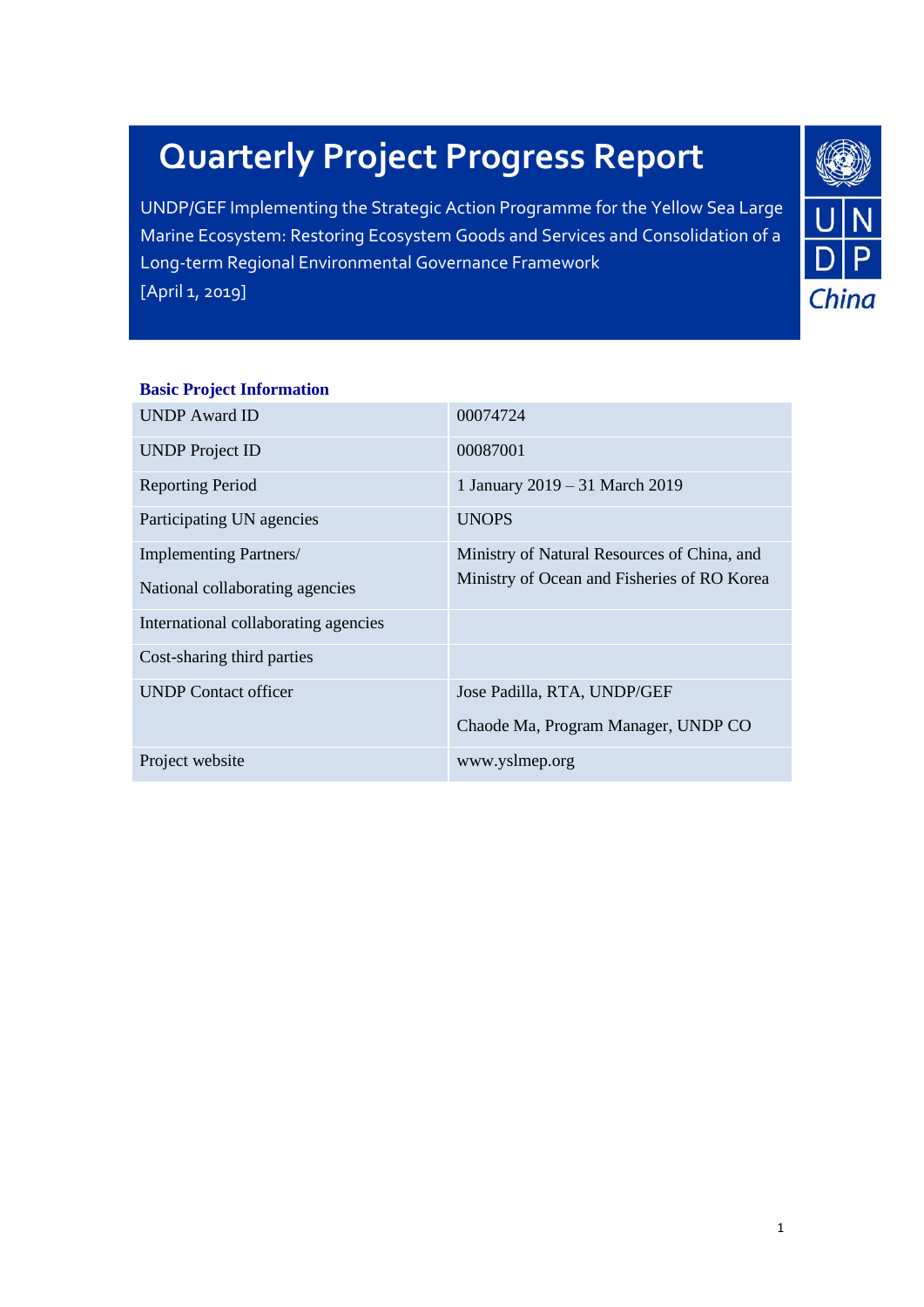#### **Executive Summary**

For component 1, the ICC-3 held on March 12-14, 2019, in Qingdao of PR China approved the Secretariat report on the implementation of the planned activities in 2018 in relation to operationalization of the Interim Commission Council and its subsidiary bodies, implementation of the project cooperation agreements, procurement, recruitment of experts, expenditure and financial aspects of the implementation of the project. The meeting welcomed the results of review of implementation of NSAP up to 2016, and requested to consider contributions made through the project with tangible outcomes for the benefits of conservation of Yellow Sea. In light of the need for flexibility and innovation in arriving at a regional ocean governance for the YSLME, the meeting decided to continue discussions for a mutually agreed interpretation of the YSLME Commission. The meeting agreed to revisit the Strategic Results Framework at the fourth meeting of the ICC.

The meeting approved the following PCAs to be signed between UNOPS and PCA entities to implement the activities in line with the proposals: 1) Amendment of Project Cooperation Agreement (PCA) with the First Institute of Oceanography of the Ministry of Natural Resources of PR China (budget: total amount: US\$747,000); 2) Amendment of the PCA with YSFRI of PR China on Reemployment Training of Displaced Fishermen Joining the Fishing Vessel Buy-Back Scheme (budget: CNY1,507,060); and 3) PCA with North China Sea Environment Monitoring Center on Demonstration of Integrated Investigation of Wetland Ecosystem of Jiaozhou Bay of Qingdao (budget: US\$300,000).

In component 2, with support of government-financed fishing vessel buy-back scheme, fishing closure in time and area, output control, marine ranching program, application of multi-trophic aquaculture and project-supported re-employment training for displaced fishermen joining the buy-back scheme, the target of reducing 10 percent of fishing vessels with sufficient social safeguards has a high likelihood of success coupled with replication of IMTA in the region.

In component 3, pollution reduction seems to be off the track due to the slow progress in agreeing to the regional marine environment monitoring, lack of full adoption of the regional strategy in using wetland as nutrient sinks, and implementation of pollution reduction demonstration project to reduce loading.

In component 4, capacity development, consultation and experiences sharing through development of training kit for biophysical connectivity, organization of biodiversity forum, training courses and policy studies, expansion of MPAs for critical intertidal flats is being realized through project interventions in Rudong and partner efforts.

In terms of partnership, civil society organizations, business associations and academic institutions were funded under the Yellow Sea Grant Program of the YSLME, enabling them to complement the existing project partners approaches by reaching out to the communities for awareness raising, education, monitoring, and facilitation of communities. The science conference to be organized by the project will definitely contribute to the update of the TDA and SAP.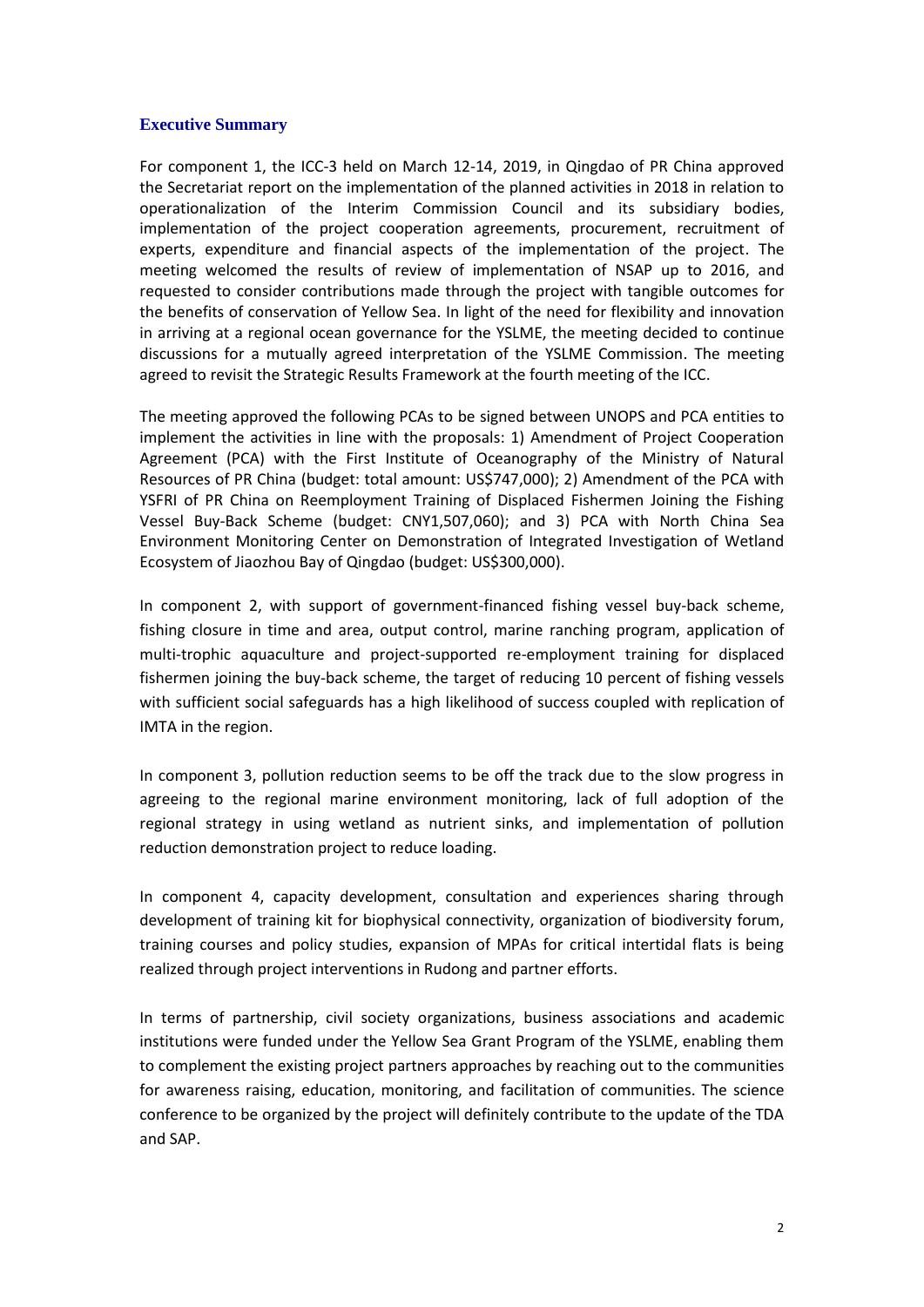## **1. Project Implementation Status and Progress Report (Report against AWP)**

## **1.1 Outcome & Output Progress Report**

| Project Outcome/Output Indicator(s)<br><b>Indicator Description</b>                                             | <b>Progress Report</b>                                                                                                                                                                                                                                                                                                                                                                                                                                                                                                                                                                                                                                                                                                                                                                                                                                                                                                                                                                                                                                                                                                                                |
|-----------------------------------------------------------------------------------------------------------------|-------------------------------------------------------------------------------------------------------------------------------------------------------------------------------------------------------------------------------------------------------------------------------------------------------------------------------------------------------------------------------------------------------------------------------------------------------------------------------------------------------------------------------------------------------------------------------------------------------------------------------------------------------------------------------------------------------------------------------------------------------------------------------------------------------------------------------------------------------------------------------------------------------------------------------------------------------------------------------------------------------------------------------------------------------------------------------------------------------------------------------------------------------|
| Ensuring Sustainable Regional and<br>1.<br><b>National Cooperation for</b><br><b>Ecosystem-Based Management</b> |                                                                                                                                                                                                                                                                                                                                                                                                                                                                                                                                                                                                                                                                                                                                                                                                                                                                                                                                                                                                                                                                                                                                                       |
| Indicator 1.1: Status of YSLME<br>Commission and subsidiary bodies at<br>regional level                         | As ICC-2 approved the TOR for a consultancy to establish<br>regional ocean governance, the consultancy will be<br>conducted in close consultation and coordination with<br>the RWG on Governance and participation of experts. A<br>study on the flexible and innovative options for a<br>sustainable YSLME governance mechanism will be<br>initiated.                                                                                                                                                                                                                                                                                                                                                                                                                                                                                                                                                                                                                                                                                                                                                                                                |
| Indicator 1.2: Status of Inter-Ministerial<br><b>Coordinating Committee (IMCC)</b>                              | In PR China, with the reorganization of the SOA into the<br>Ministry of Natural Resources (MNR), the management of<br>marine ecology and environment and marine protected<br>areas previously under the mandates of the SOA is now<br>shared by Ministry of Ecology and Environment (MEE)<br>and National Forestry and Grassland Administration<br>(NFGA). Both PR China and the RO Korea held regular<br>meetings of the IMCC right before meetings of the MSTPs<br>and ICCs. The future of the IMCC under the new<br>governance mechanism is uncertain. In January 2019, PR<br>China is considering to shift the NFP role from<br>international cooperation to the Department of Early<br>Warning and Monitoring under MNR, and the adjustment<br>of the IMCC is the priority work of the new NFP.<br>By the end March of 2019, many national and local<br>governments, regional organizations and regional seas<br>programmes, academia, NGOs and private sector<br>participated in YSLME events. various partners<br>collaborated with YSLME Phase II Project were<br>participated in the conduct of workshops, seminars and<br>training courses. |
| Indicator 1.3: Number of the YS<br>Partners in support of YSLME SAP;                                            | Within the reporting period, the following joint events<br>were organized:                                                                                                                                                                                                                                                                                                                                                                                                                                                                                                                                                                                                                                                                                                                                                                                                                                                                                                                                                                                                                                                                            |
|                                                                                                                 | On 12-14 March 2019, the 3rd meeting of ICC was<br>held in Qingdao to share views on how to establish<br>regional ocean governance mechanism and to                                                                                                                                                                                                                                                                                                                                                                                                                                                                                                                                                                                                                                                                                                                                                                                                                                                                                                                                                                                                   |

# **Project Outcome/Output Indicator(s)**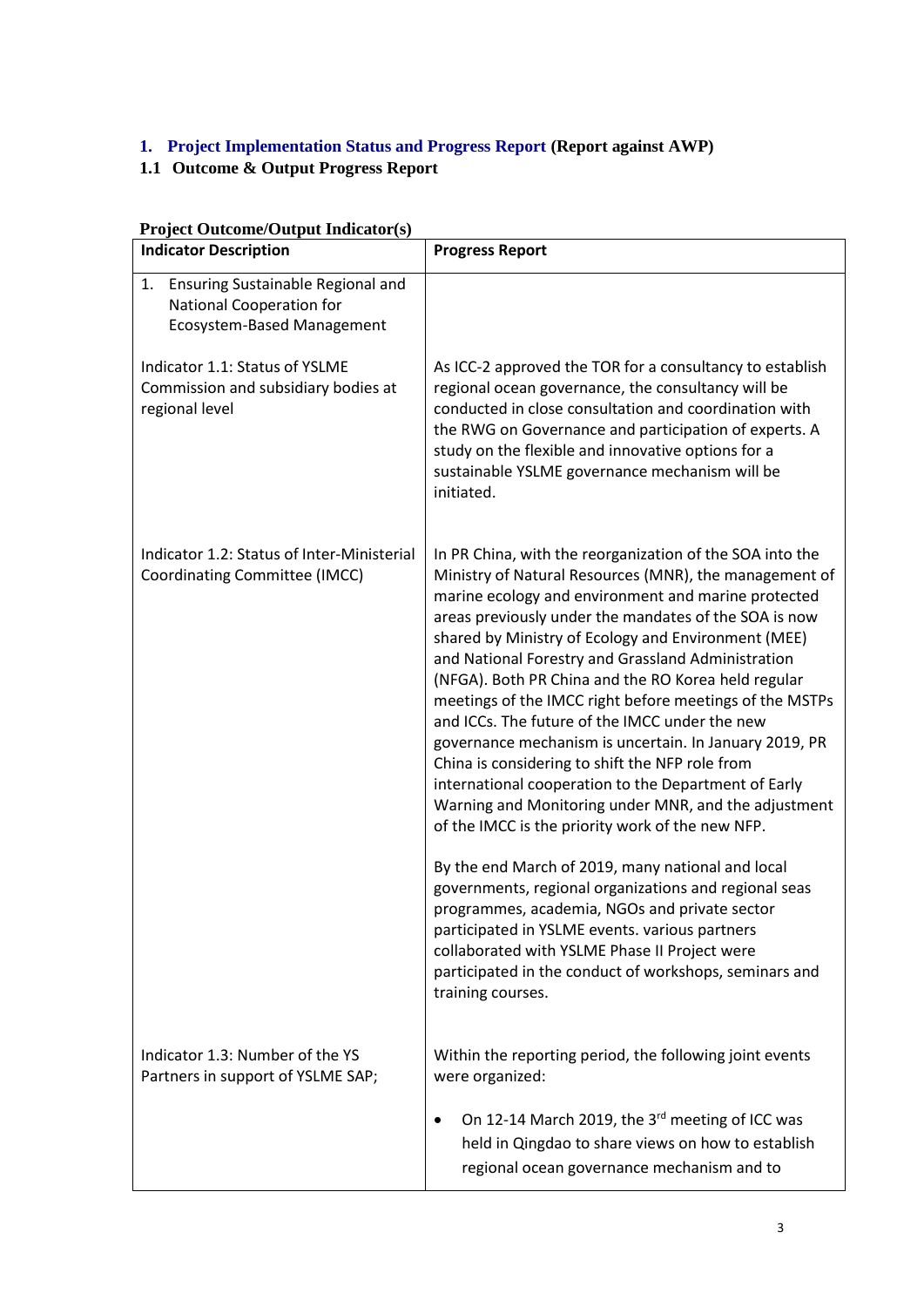|                                                                                                                 | achieve the targets of each activity within the                                                                                                                                                                                                                                                                                                                                                                                                                                                                                                                                                                                                                                                                                                                                                                                      |
|-----------------------------------------------------------------------------------------------------------------|--------------------------------------------------------------------------------------------------------------------------------------------------------------------------------------------------------------------------------------------------------------------------------------------------------------------------------------------------------------------------------------------------------------------------------------------------------------------------------------------------------------------------------------------------------------------------------------------------------------------------------------------------------------------------------------------------------------------------------------------------------------------------------------------------------------------------------------|
|                                                                                                                 | available timeframe.                                                                                                                                                                                                                                                                                                                                                                                                                                                                                                                                                                                                                                                                                                                                                                                                                 |
| Indicator 1.4: Status of recognition and<br>compliance to regional and<br>international treaties and agreements | The preparation of regional guidelines for incorporating<br>FAO Code of Conduct for Responsible Fisheries (CCRF) in<br>YSLME context was initiated by YSFRI. Review of the 10<br>requirements will be completed after conducting<br>in-depth analysis of regulatory framework and<br>management practices.                                                                                                                                                                                                                                                                                                                                                                                                                                                                                                                           |
| Indicator 1.5: Agreement on the<br>financial arrangement for the YSLME<br>Commission                            | The Financing Specialist contracted by UNOPS submitted<br>the YSLME Partnership Trust Fund to the countries along<br>with a discussion on financing for YSLME beyond project<br>timeframe.                                                                                                                                                                                                                                                                                                                                                                                                                                                                                                                                                                                                                                           |
| Improving Ecosystem Carrying<br>2.<br>Capacity with Respect to<br><b>Provisioning Services</b>                  |                                                                                                                                                                                                                                                                                                                                                                                                                                                                                                                                                                                                                                                                                                                                                                                                                                      |
| Indicator 2.1: Number of fishing boats<br>decommissioned from the fleet in<br><b>YSLME</b> waters               | In commensurate with the efforts of reducing fishing<br>vessels and outputs, the project also intervened in<br>assurance of social safeguards. A study on the social and<br>economic implication of the implementation of the<br>fishing vessel buy-back scheme in PR China was<br>conducted, suggesting to focus on livelihood support and<br>vocational skills training to enhance the employment of<br>displaced fishermen. In the ICC-3 (Qingdao, March 12-14),<br>a proposal to conduct training for re-employment of<br>displaced fishermen joining the fishing vessel buy-back<br>scheme was approved for Yantai University to train a<br>total of 250 fishermen with 90 percent re-employment<br>with support from Provincial and local fishery bureaus in<br>Shandong, Liaoning and Jiangsu from July to November,<br>2019. |
| Indicator 2.2: Status of major<br>commercially important fish stock from<br>restocking and habitat improvement  | With project support, effectiveness of license system was<br>assessed in PR China by YSFRI and recommendations<br>were proposed. The study indicates that: (1) license<br>system has already restricted the quantity of marine<br>fishing vessel numbers that had fishing activities in the<br>Yellow Sea. However, the total tonnage and horsepower<br>increased, which means management still needs to be<br>strengthened to control the fishing vessel quantity,<br>tonnage and horsepower in a reasonable range, so that<br>the fishery resources in the Yellow Sea can be utilized in a<br>reasonable and sustainable manner; (2) although China<br>has taken a series of measures to restrict fisherman<br>getting into fishery, it has positive effect on fisherman's                                                         |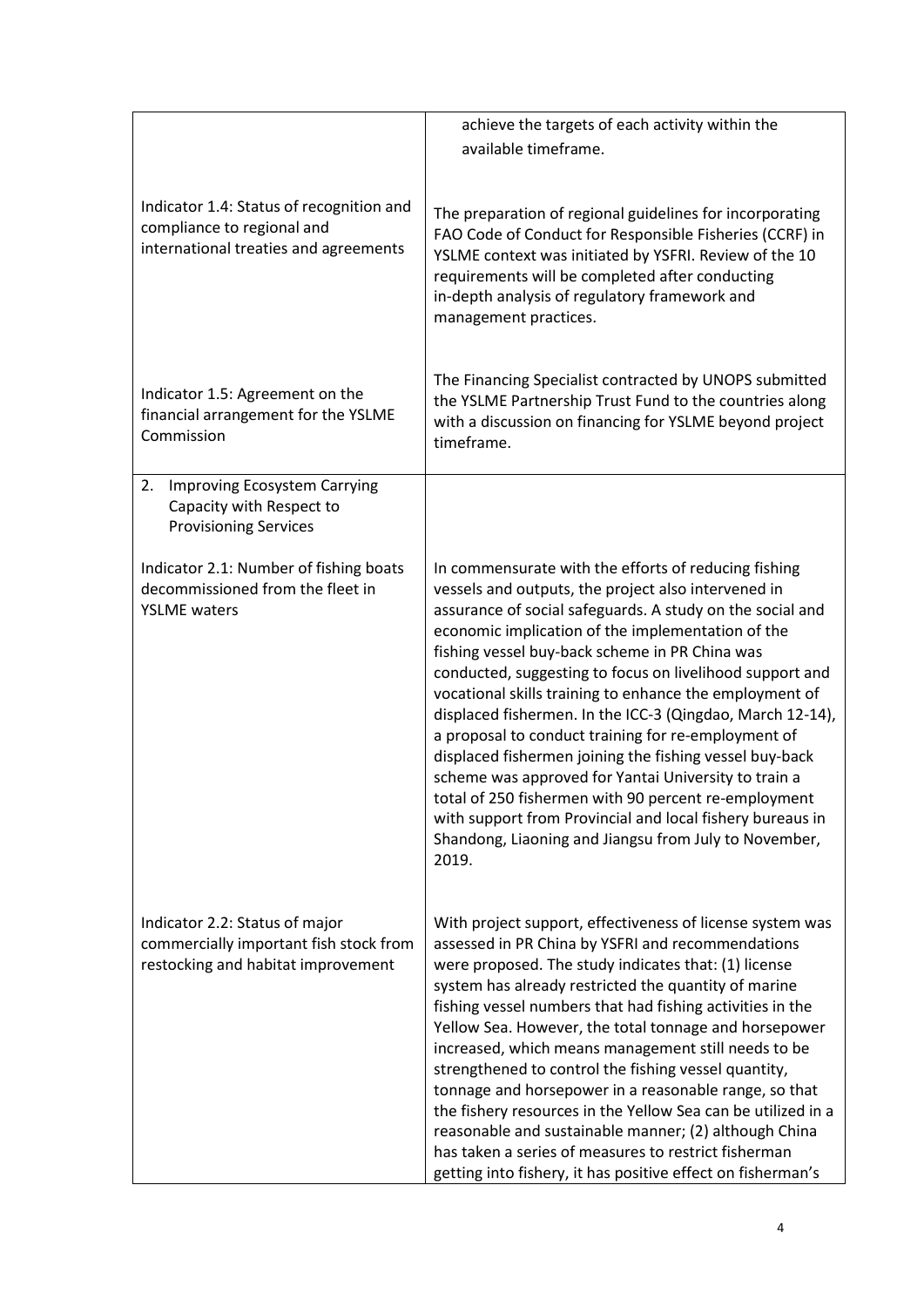|                                                                                                           | income, which is the best feedback for the future<br>implementation of various fishery systems. The study<br>recommends that: (1) to completely control fishing<br>intensity and protect marine fishery resources, China<br>should implement input control.                                                                                                                                                                                                                                                                                                                                                                                                                                                                                                                                                                                                                                                                                                                                                                                                                        |
|-----------------------------------------------------------------------------------------------------------|------------------------------------------------------------------------------------------------------------------------------------------------------------------------------------------------------------------------------------------------------------------------------------------------------------------------------------------------------------------------------------------------------------------------------------------------------------------------------------------------------------------------------------------------------------------------------------------------------------------------------------------------------------------------------------------------------------------------------------------------------------------------------------------------------------------------------------------------------------------------------------------------------------------------------------------------------------------------------------------------------------------------------------------------------------------------------------|
|                                                                                                           | The YSLME project awarded under the YSGP a 100,000<br>USD grant to a consortium of China Aquatic Product<br>Processing and Marketing Alliance (CAPPMA) and<br>Qingdao Marine Conservation Society (QMCS) in<br>collaboration with the Aquaculture Stewardship Society<br>(ASC). The project aims at addressing the multiple<br>negative environmental and social impacts of<br>unsustainable mariculture enterprises along the Yellow<br>Sea coast across the provinces of Liaoning, Shandong and<br>Jiangsu Provinces in China and also involve Republic of<br>Korea's (ROK) mariculture enterprises and NGOs<br>operating along ROK's Yellow Sea coast. It will focus on<br>addressing habitat destruction, overfishing, fishing down<br>the food chain, illegal and improper chemical use,<br>eutrophication, increasing incidents of disease in wild<br>stocks, degradation of worker's welfare and health by<br>promoting better developed and operated mariculture<br>enterprises via technical guidelines and market incentives<br>supported by relevant policies and laws. |
| Indicator 2.3: Level of pollutant<br>discharge from mariculture operations                                |                                                                                                                                                                                                                                                                                                                                                                                                                                                                                                                                                                                                                                                                                                                                                                                                                                                                                                                                                                                                                                                                                    |
| <b>Improving Ecosystem Carrying</b><br>3.<br>Capacity with respect to Regulating<br>and Cultural Services |                                                                                                                                                                                                                                                                                                                                                                                                                                                                                                                                                                                                                                                                                                                                                                                                                                                                                                                                                                                                                                                                                    |
| Indicator 3.1: Level of pollutant<br>discharges particularly Nitrogen in<br><b>YSLME</b> tributaries      | PCA activity on loading study for Haizhou Bay of<br>Lianyungang City is ongoing. Production, discharge and<br>loading of nitrogen and phosphorus in 19 rivers emptying<br>into Haizhou Bay were studied. Reduction level from<br>fertilizer use in 19 rivers are being calculated for<br>consideration by Lianyungang relevant authorities.                                                                                                                                                                                                                                                                                                                                                                                                                                                                                                                                                                                                                                                                                                                                        |
| Indicator 3.2: Types of technologies<br>applied for pollution reduction                                   | Assessment of the wetland ecosystem in Jiaozhou Bay is<br>ongoing led by NCSEMC.                                                                                                                                                                                                                                                                                                                                                                                                                                                                                                                                                                                                                                                                                                                                                                                                                                                                                                                                                                                                   |
| Indicator 3.3: Status of legal and<br>regulatory process to control pollution                             | Based on the review of the project consultant, there are<br>no laws or regulations specifically issued to address<br>marine litter in PR China. Yet a series of relative laws and<br>regulations have been enacted to prevent and control of<br>marine litter pollution, including Marine Environmental<br>Protection Law; Law on the prevention and control of                                                                                                                                                                                                                                                                                                                                                                                                                                                                                                                                                                                                                                                                                                                    |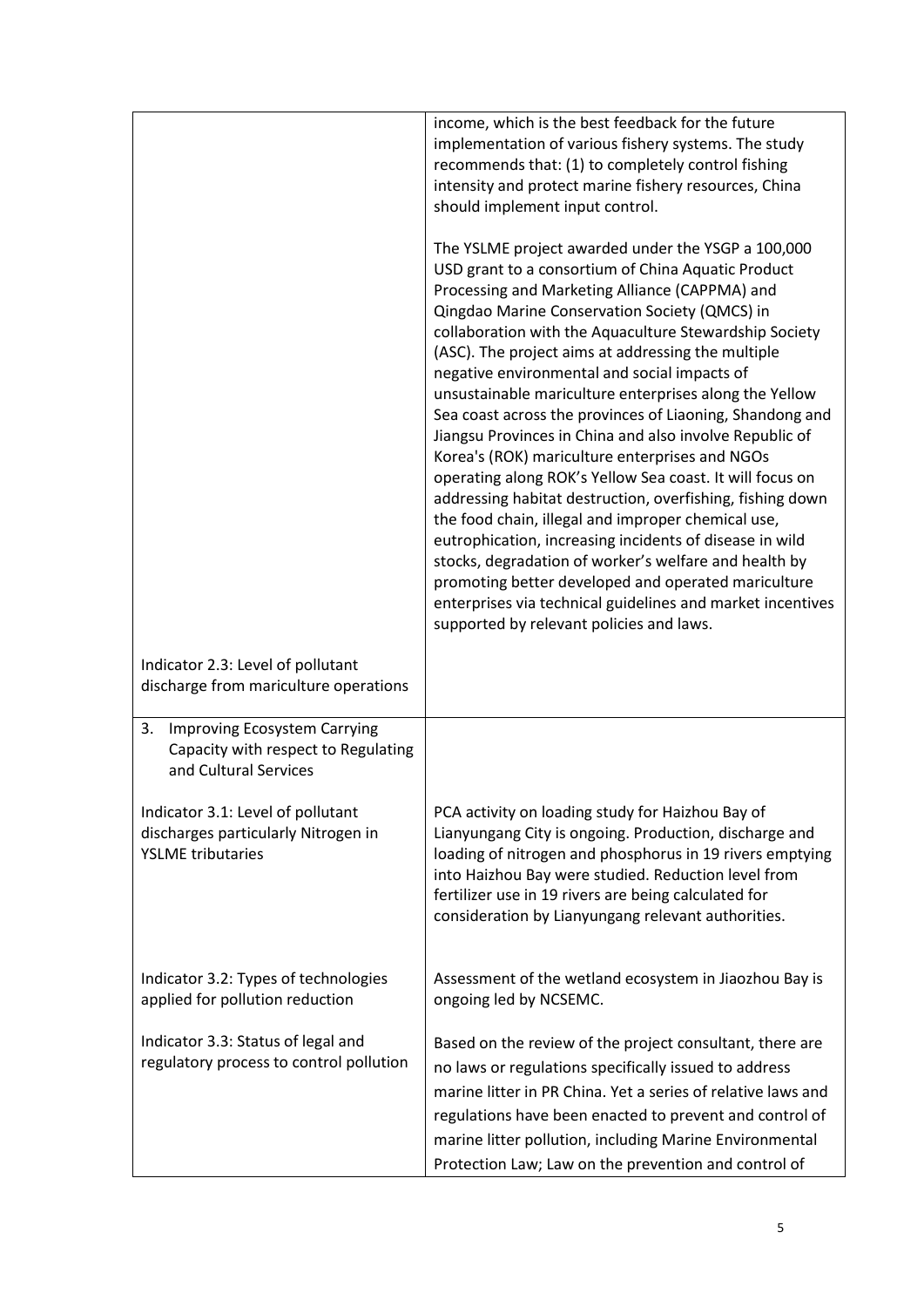|                                                                                | environmental pollution by solid waste (1996);<br>Regulations on the prevention and control of pollution by<br>land-based pollutants (1990); Regulations of the people's<br>republic of china on control over dumping of wastes in<br>the ocean; Regulations of the People's Republic of China<br>Concerning Environmental Protection in Offshore Oil<br>Exploration and Exploitation; Administrative Regulations<br>on the Prevention and Treatment of the Pollution and<br>Damage to the Marine Environment by Marine<br>Engineering Construction Projects; and Regulation on the<br>Prevention and Control of Vessel-induced Pollution to the<br>Marine Environment. Programs to prevent and mitigate<br>marine litter in PR China are also reviewed.<br>In ROK, Marine Environment Management Act took effect<br>since 2007 and was revised in 2011. By following the<br>Act, Marine Environment Comprehensive Plan<br>(2011-2020) was developed in collaboration with relevant<br>stakeholders with a goal of sustainable use and<br>management of marine environment. Plans with goals<br>were well addressed to control pollution being occurred<br>in coastal areas.<br>Efforts are to be made by the project to identify the<br>approach to harmonizing national and provincial |
|--------------------------------------------------------------------------------|------------------------------------------------------------------------------------------------------------------------------------------------------------------------------------------------------------------------------------------------------------------------------------------------------------------------------------------------------------------------------------------------------------------------------------------------------------------------------------------------------------------------------------------------------------------------------------------------------------------------------------------------------------------------------------------------------------------------------------------------------------------------------------------------------------------------------------------------------------------------------------------------------------------------------------------------------------------------------------------------------------------------------------------------------------------------------------------------------------------------------------------------------------------------------------------------------------------------------------------------------------------------------------------|
| Indicator 3.4: Status of the control of<br>marine litter at selected locations | legislation to improve the coastal water quality in the<br>three provinces of the two countries.<br>The 335,500 CNY YSGP grant implemented by Blue<br>Ribbon Ocean Conservation Association contributes to<br>this component in Jingzi Village of Weihai City by<br>effectively resolving the contradiction between local<br>marine resources environmental protection and<br>community development, to make local villagers<br>participate deeply in activities of decision-making,<br>protection and management, to transfer themselves from<br>managed to managing, and to gradually get benefits from<br>marine environmental protection. It will set up a platform<br>to promote regional cooperation and exchanges between<br>Chinese and Korean marine NGOs. At this location, it will<br>reduce marine litter and micro-plastics, and strengthen                                                                                                                                                                                                                                                                                                                                                                                                                                 |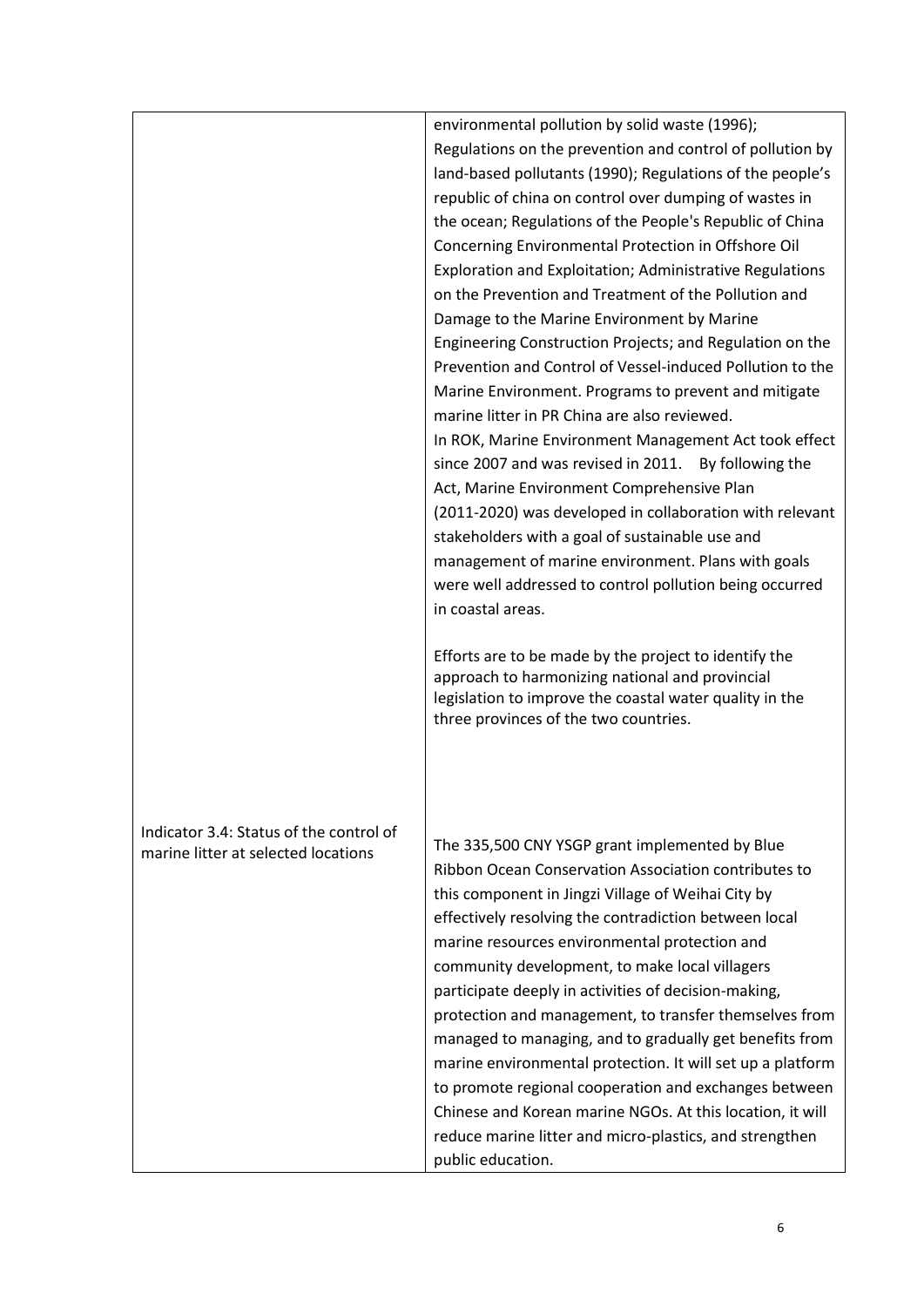|                                                                                       | A further YSGP grant of 46,312 USD was awarded to<br>Shanghai Rendu Ocean NPO Development Center (Rendu)<br>for a marine debris monitoring project to strengthen the<br>marine debris survey network in 6-8 locations in the<br>Yellow Sea area. It will focus on fishery and aquaculture<br>marine debris. Based on the survey data collected, Rendu<br>will produce an analysis report and propose potential<br>solutions.                                                                                                                                                                                                                                                                                                                                                                                                                                                   |
|---------------------------------------------------------------------------------------|--------------------------------------------------------------------------------------------------------------------------------------------------------------------------------------------------------------------------------------------------------------------------------------------------------------------------------------------------------------------------------------------------------------------------------------------------------------------------------------------------------------------------------------------------------------------------------------------------------------------------------------------------------------------------------------------------------------------------------------------------------------------------------------------------------------------------------------------------------------------------------|
| Improving Ecosystem Carrying<br>4.<br>Capacity with respect to Supporting<br>Services |                                                                                                                                                                                                                                                                                                                                                                                                                                                                                                                                                                                                                                                                                                                                                                                                                                                                                |
| Indicator 4.1: Areas of critical habitats;                                            | The project is supporting the development of YSLME<br>Biodiversity Conservation Plan 2018-2030. Review of the<br>conservation status in RO Korea and PR China of 23<br>potential priority sites identified by WWF, KMI and KIOST<br>in 2007 have completed. Status of biodiversity, positive<br>achievements, gaps, underlying causes to base objectives,<br>targets and actions to be proposed in the conservation<br>plan up to 2030 will be discussed at the biodiversity<br>session under the 3 <sup>rd</sup> YSLME Science Conference to be<br>held in Qingdao, 2019.                                                                                                                                                                                                                                                                                                     |
|                                                                                       | In order to better understand the implication of<br>reclamation projects to PPAs, a consultant was hired to<br>review the past and future reclamation to the critical<br>coastal habitats identified by RAMSAR and Birdlife<br>International. A draft report for maintenance of the<br>existing critical habitats to improve the ecosystem<br>carrying capacity of supporting services of YSLME was in<br>Detailed information on conservation<br>preparation.<br>status and gaps and also recommended management<br>measures is expected to be proposed. The study will<br>contribute to the conservation of intertidal mudflat. In<br>2018, the Ministry of Natural Resource of PR China<br>requested suspension of all reclamation projects in<br>coastal areas, and this new order will place much hope to<br>protect remaining but critically important intertidal of YS. |
|                                                                                       | One of the targets expected to be achieved during the<br>YSLME Project Phase II is the development of a YSLME<br>Biodiversity Conservation Plan. Assessment of coastal and<br>marine critical habitats in the YS will be carried out by<br>focusing on 23 Potential Priority Areas (PPAs) with<br>collection of distribution of engendered and threatened                                                                                                                                                                                                                                                                                                                                                                                                                                                                                                                      |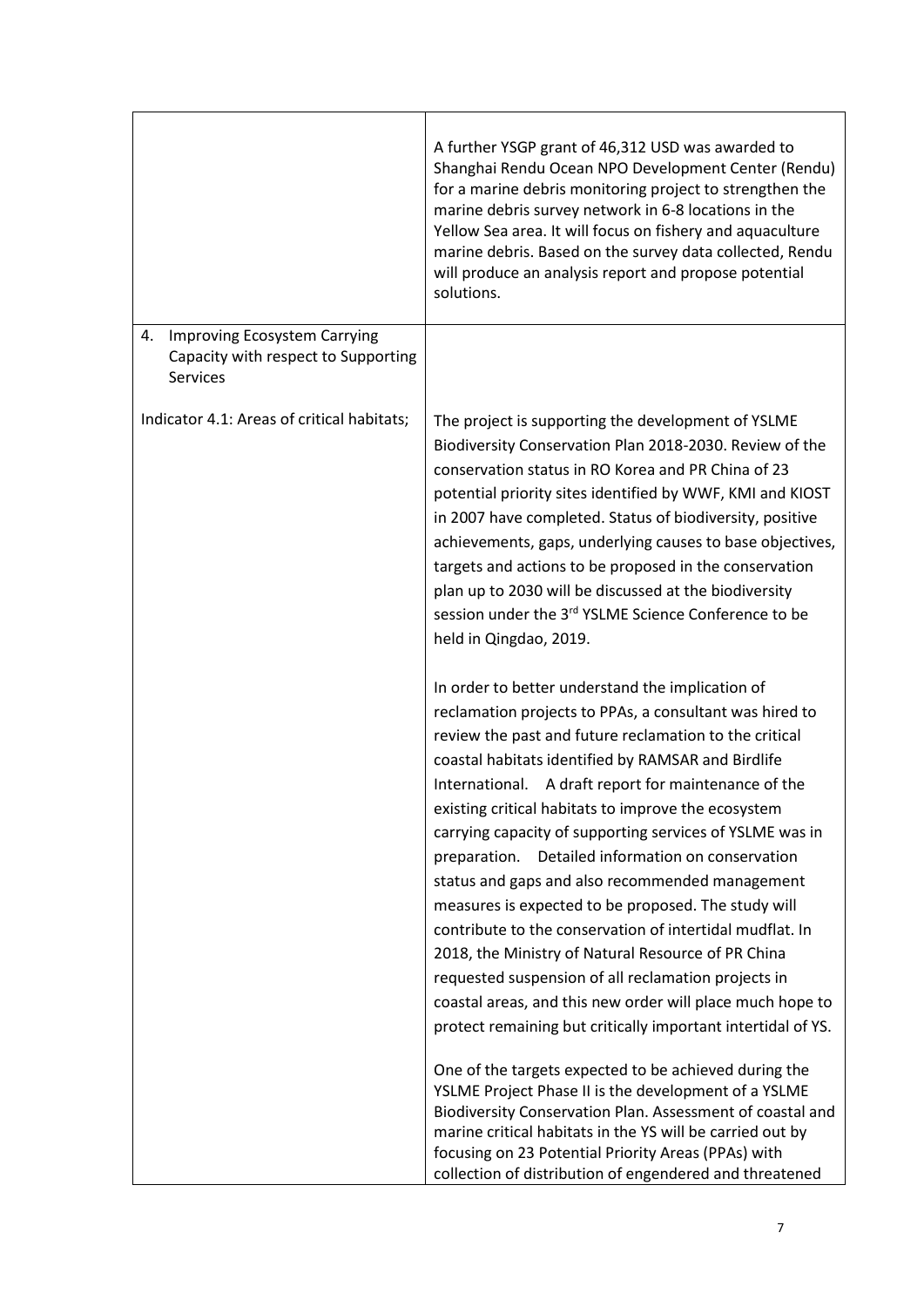|                                                                                                                                                                | marine organisms, spawning, nursery and feeding<br>grounds, cold water mass (CWM), and endangered<br>migratory waterbirds. Terms of Reference (TOR) for hiring<br>consultant biodiversity planning specialist will be<br>prepared in consultation with experts from both<br>countries.                                                                                                                                                                                                                                                                                                                                                                                                                                                                                                                                                                                                                                                                                                                                                                                                                                                                                                                                                                                                                                                                                                                                                                                                                                                                     |
|----------------------------------------------------------------------------------------------------------------------------------------------------------------|------------------------------------------------------------------------------------------------------------------------------------------------------------------------------------------------------------------------------------------------------------------------------------------------------------------------------------------------------------------------------------------------------------------------------------------------------------------------------------------------------------------------------------------------------------------------------------------------------------------------------------------------------------------------------------------------------------------------------------------------------------------------------------------------------------------------------------------------------------------------------------------------------------------------------------------------------------------------------------------------------------------------------------------------------------------------------------------------------------------------------------------------------------------------------------------------------------------------------------------------------------------------------------------------------------------------------------------------------------------------------------------------------------------------------------------------------------------------------------------------------------------------------------------------------------|
| Indicator 4.2: level of ecological<br>connectivity in expansion of the Yellow<br>Sea MPA system.                                                               | Surveys and production of overlays to analyze gaps and<br>conservation needs of critical species and habitats, i.e.<br>seal, endangered migratory birds, fish spawning and<br>nursery grounds, cold water mass, etc. are being<br>conducted by FIO, NMEMC and YSFRI in PR China through<br>PCAs. Results of the technical assistance will lead to<br>development of marine biodiversity protected area<br>development plan in PR China. The same institute<br>completed a study to support the government of Rudong<br>in Jiangsu Province of PR China to establish Xiaoyangkou<br>wetland as a National Marine Protected Area for<br>consideration by the State Oceanic Administration of PR<br>China. This site is selected as the critical stopover habitat<br>for critically endangered spoon-billed sandpiper along the<br>East Asia and Australian flyway with highest<br>irreplaceability index. A proposal to set a total of 42.88<br>$km2$ as MPA was reviewed and discussed by SOA and<br>results of the review was not announced due to<br>reorganization of SOA. National Forestry and Grassland<br>Administration of PR China who assumes the<br>management responsibility of MPA is suggested to<br>approve the gazettement of this MPA. Another example<br>of MPA expansion taking into account ecological<br>connectivity during the project period is the Garorim Bay<br>Marine Species Protected Area in RO Korea. It was<br>designated as MPA site in July 2016 covering areas of<br>91.237km2 with a goal of protection of habitat and |
|                                                                                                                                                                | breeding grounds of protected marine species including<br>spotted seal, and systematic conservation and protection<br>of key habitats of marine and pelagic species.                                                                                                                                                                                                                                                                                                                                                                                                                                                                                                                                                                                                                                                                                                                                                                                                                                                                                                                                                                                                                                                                                                                                                                                                                                                                                                                                                                                       |
| Indicator 4.3: Status of incorporation of<br>adaptive management of climate<br>change regional strategies and in ICM<br>plans for selected coastal communities | On 10-11 June, 2019, the 1 <sup>st</sup> workshop on YSCWM plans<br>to be held in Penglai, PRC to share views on the responses<br>of ecosystems in YS to natural forces and forecast of<br>ecosystem changes in the YS as a result of climate change<br>and anthropogenic influence.                                                                                                                                                                                                                                                                                                                                                                                                                                                                                                                                                                                                                                                                                                                                                                                                                                                                                                                                                                                                                                                                                                                                                                                                                                                                       |
| Indicator 4.4: Status of Regional                                                                                                                              |                                                                                                                                                                                                                                                                                                                                                                                                                                                                                                                                                                                                                                                                                                                                                                                                                                                                                                                                                                                                                                                                                                                                                                                                                                                                                                                                                                                                                                                                                                                                                            |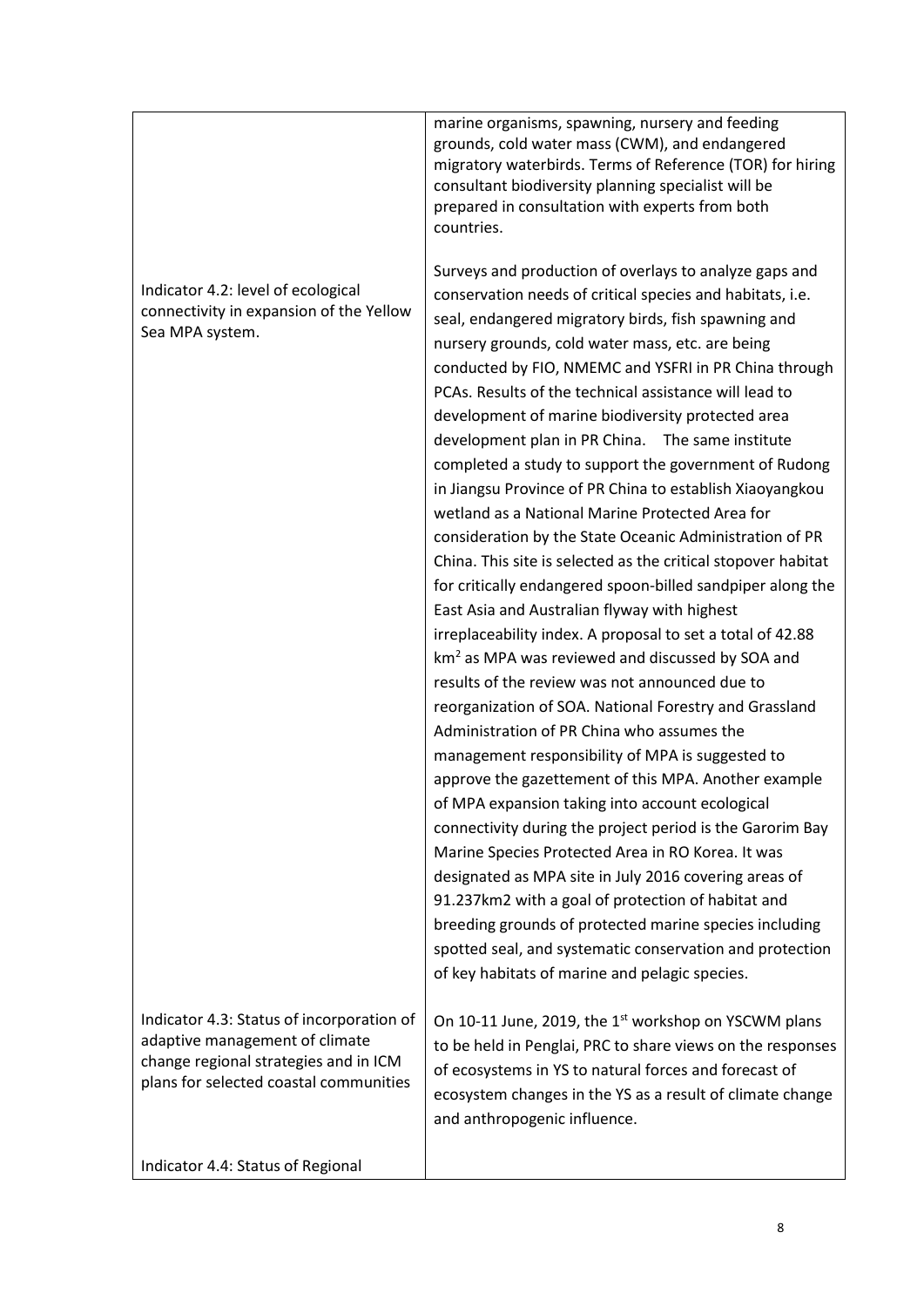| Monitoring Network for application of | PCA activities are ongoing undertaken by FIO. |
|---------------------------------------|-----------------------------------------------|
| <b>ECBM</b>                           |                                               |
|                                       |                                               |

#### **2. Finance Management**

*Please mark with red the 'Accumulated Quarterly Delivery Rate' box (Accumulated Expenditure/ Accumulated Budget) if the delivery rate is under 60%. For delivery rate ranging from 60% to 85%, please mark with yellow. For delivery rate in the range of 85% - 100%, please mark with green. Comments must be provided for delivery rates of outputs marked with red and yellow texts. The content of comment should cover reasons for low delivery rate and action plans for catching up.* 

| <b>Output</b>                                                                                                  | <b>Annual</b><br><b>Budget</b><br>(incl<br><b>UNOPS</b><br>fee) | <b>Accumulated</b><br><b>Expenditure</b> | <b>Qtr</b><br><b>Budget</b><br>(USD) | Qtr<br><b>Expendit</b><br><b>ure</b><br>(USD) | <b>Accumul</b><br>ated<br><b>Annual</b><br><b>Delivery</b><br>Rate% | <b>Commen</b><br>ts                                                                                                                                                                                                                      |
|----------------------------------------------------------------------------------------------------------------|-----------------------------------------------------------------|------------------------------------------|--------------------------------------|-----------------------------------------------|---------------------------------------------------------------------|------------------------------------------------------------------------------------------------------------------------------------------------------------------------------------------------------------------------------------------|
| 1. Sustainable<br>Regional and<br><b>National Cooperation</b><br>for Ecosystem-Based<br>Management             | 995,973                                                         | 154,965.82                               |                                      | 154,965.8<br>2                                | 16%                                                                 | The third<br>meeting of<br>MSTP/ICC<br>was<br>organized<br>on March<br>$12 - 14$ in<br>Qingdao,<br>PR China                                                                                                                              |
| 2. Improved<br><b>Ecosystem Carrying</b><br>Capacity with respect<br>to provisioning<br>services               | 724,958                                                         | 37,795.47                                |                                      | 37,795.47                                     | 5%                                                                  | <b>YSLME</b><br>purchased<br>two<br>Chlorophyll<br>and<br>turbidity<br>sensors and<br>1 Dissolved<br>Oxygen<br>Logger for                                                                                                                |
| 3.<br>Improved<br><b>Ecosystem Carrying</b><br>Capacity with respect<br>to regulating and<br>cultural services | 806,019                                                         | $-1988.57$                               |                                      | $-1988.57$                                    | $-0.2%$                                                             | A project<br>cooperation<br>agreement is<br>to be signed<br>with<br>NCSEMC-S<br>OA this year<br>with a total<br>amount of<br>nearly<br>\$300,000<br>subject to<br>signing of a<br><b>MOU</b><br>between<br><b>NCSEMC</b><br>and<br>UNOPS |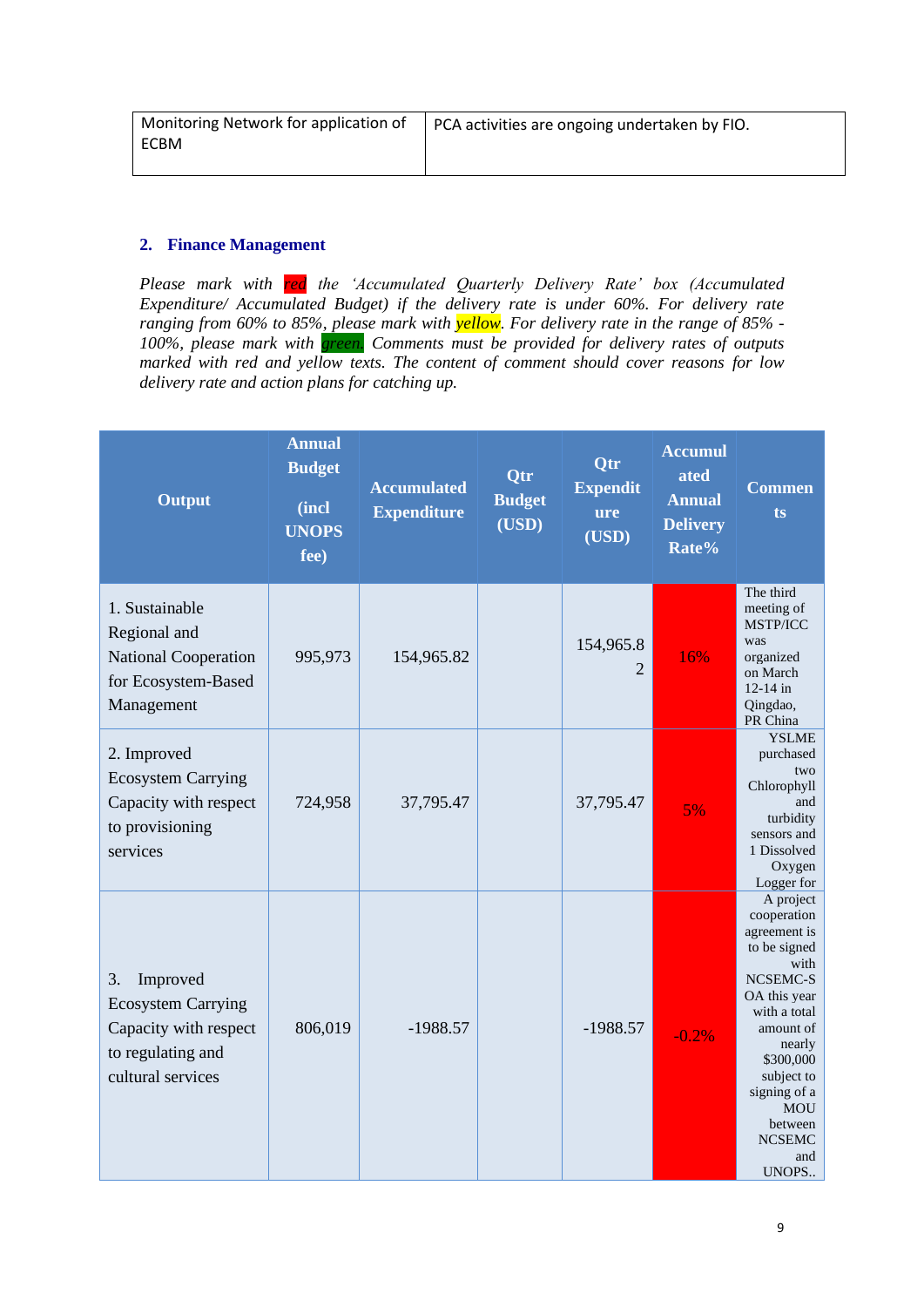| Improved<br>4.<br><b>Ecosystem Carrying</b><br>Capacity with respect<br>to supporting services | 2,240,884       | 82,417.92    | 82,417.92 | 3.7% | Grant<br>support<br>agreements<br>are to be<br>signed with<br>8 grantees<br>this year<br>with a total<br>amount of<br>nearly<br>\$800,000<br>subject to<br>signing of<br>contracts<br>between<br>grantees and<br>UNOPS. |
|------------------------------------------------------------------------------------------------|-----------------|--------------|-----------|------|-------------------------------------------------------------------------------------------------------------------------------------------------------------------------------------------------------------------------|
| 5. Project<br><b>Management Cost</b>                                                           |                 | 9134.68      | 9134.68   |      |                                                                                                                                                                                                                         |
| <b>Total</b>                                                                                   | \$4,767,83<br>3 | \$282,325.32 |           | 6%   |                                                                                                                                                                                                                         |

# **3. Project Management and Oversight**

# **3 Risk Log Status Update**

**below is the table updating the risks and management responses in the project.** 

| #            | <b>Description</b>                                         | <b>Status</b> | <b>Management Response</b>                                                                                                                                                                                                                                                                                                                                                                                                                                                                                                    |
|--------------|------------------------------------------------------------|---------------|-------------------------------------------------------------------------------------------------------------------------------------------------------------------------------------------------------------------------------------------------------------------------------------------------------------------------------------------------------------------------------------------------------------------------------------------------------------------------------------------------------------------------------|
| $\mathbf{1}$ | Potential partners unwilling to<br>make formal commitments | increasing    | Based on the agreement between PR<br>China and RO Korea, the YSLME SAP<br>specifies a target to establish YSLME<br>Commission as the non-legally binding<br>cooperation framework between the<br>two countries. With the institutional<br>restructuring in PR China where four<br>national agencies have mandates over<br>different aspects of ocean management,<br>YSLME focal point in PR China lowered<br>the expectation of establishing the<br>YSLME Commission. At the 3rd Interim<br>YSLME Commission Council Meeting, |
|              |                                                            |               | both countries expressed the need to<br>have a flexible and innovative regional<br>ocean governance mechanism and<br>commissioned an independent study to<br>explore options for a regional ocean<br>governance mechanism in the YSLME.                                                                                                                                                                                                                                                                                       |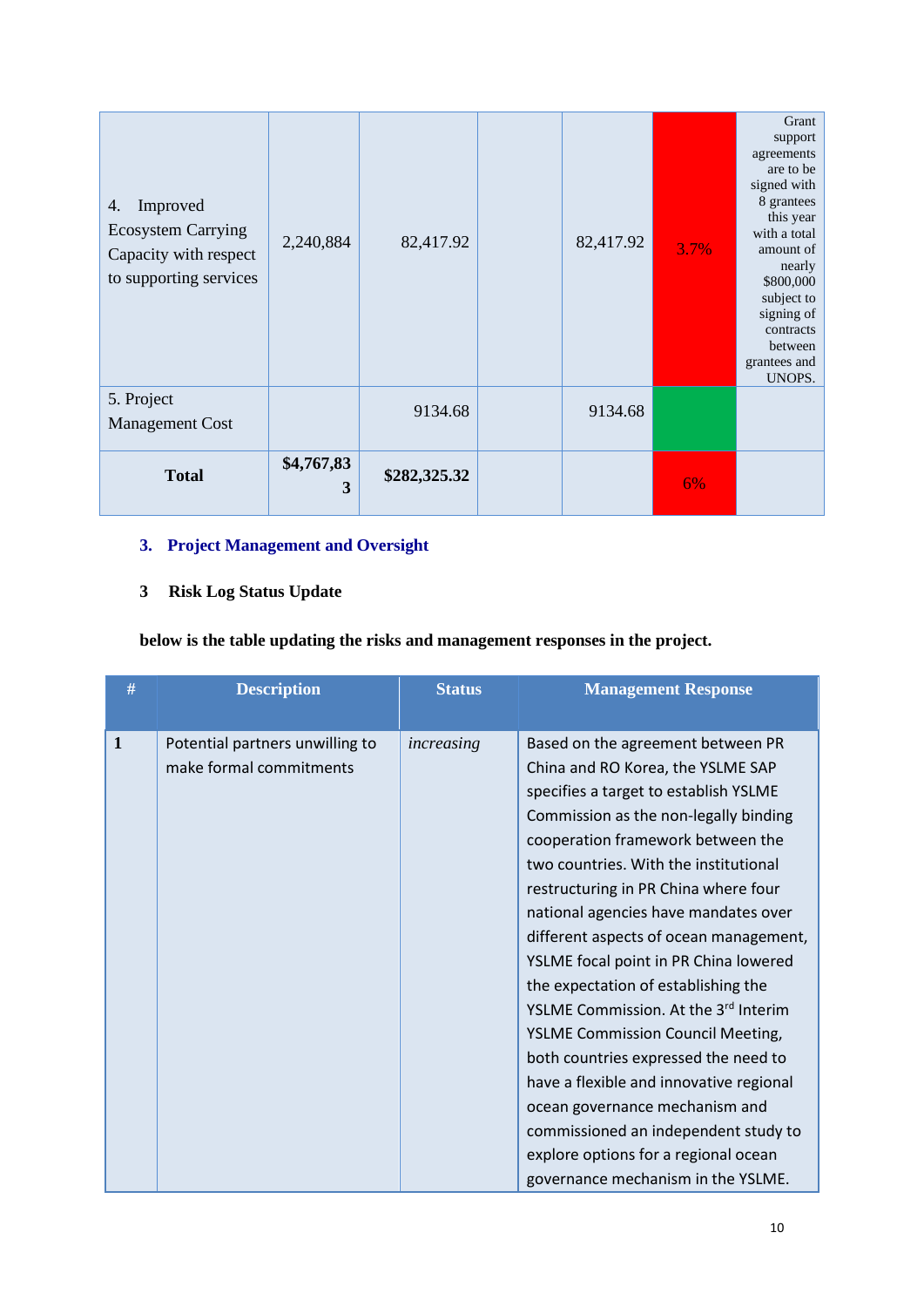|                |                                                                                                                                                                                                                                                        |           | An ad hoc ICC meeting will be held in<br>July 15-16 to discuss to seek consensus<br>on the framework of the regional<br>governance mechanism and plans to use<br>a task force to finalize the infrastructure<br>of the mechanism and basic instruments<br>to institutionalize the mechanism by end<br>of the year.                                                                                                                                                                                                                                                                                                                                                                                                                                                                                                                                                                                                                                                                                                                                                                                                                |
|----------------|--------------------------------------------------------------------------------------------------------------------------------------------------------------------------------------------------------------------------------------------------------|-----------|-----------------------------------------------------------------------------------------------------------------------------------------------------------------------------------------------------------------------------------------------------------------------------------------------------------------------------------------------------------------------------------------------------------------------------------------------------------------------------------------------------------------------------------------------------------------------------------------------------------------------------------------------------------------------------------------------------------------------------------------------------------------------------------------------------------------------------------------------------------------------------------------------------------------------------------------------------------------------------------------------------------------------------------------------------------------------------------------------------------------------------------|
| $\overline{2}$ | The reorganized Ministry of<br>Natural Resources (MNR) may<br>lack ownership of the project<br>results due to the shift of<br>mandate in management of<br>marine ecology and<br>environment and marine<br>protected areas to other line<br>ministries. | new       | Formal communication between UNOPS<br>and UNDP senior managers with senior<br>official of the Ministry of Natural<br>Resources was made to raise concerns<br>of inter-ministerial coordination in<br>project implementation. In response,<br>the MNR has formally established the<br><b>Inter-Ministerial Coordination</b><br>Committee to streamline the horizontal<br>(among MNR, MEE, MARA and NFGA)<br>and vertical coordination (between MNR<br>and provincial governments in<br>Shandong, Liaoning and Jiangsu). In<br>additional, the IMCC also met quarterly<br>instead of annually to give oversight of<br>the project implementation. National<br>Task Forces and a technical committee<br>were established to oversee the quality<br>of implementation of the project and<br>appraise the deliverable of PCAs,<br>subcontracts and consultants. The<br>restructured ICC worked well in<br>coordinating position of China for the ad<br>hoc ICC, and the RWG-Mariculture was<br>able to organize a review meting to<br>appraise the deliverable of study on<br>feasibility of replication of IMTA in wider<br>Shandong. |
| 3              | Heavy workload under the<br>project to PMO                                                                                                                                                                                                             | Recurrent | The workload under the project is<br>extremely high given the complexity of<br>the project and shortage of staff in the<br>PMO as identified by the MTR mission.<br>In response to the reorganization of the                                                                                                                                                                                                                                                                                                                                                                                                                                                                                                                                                                                                                                                                                                                                                                                                                                                                                                                      |